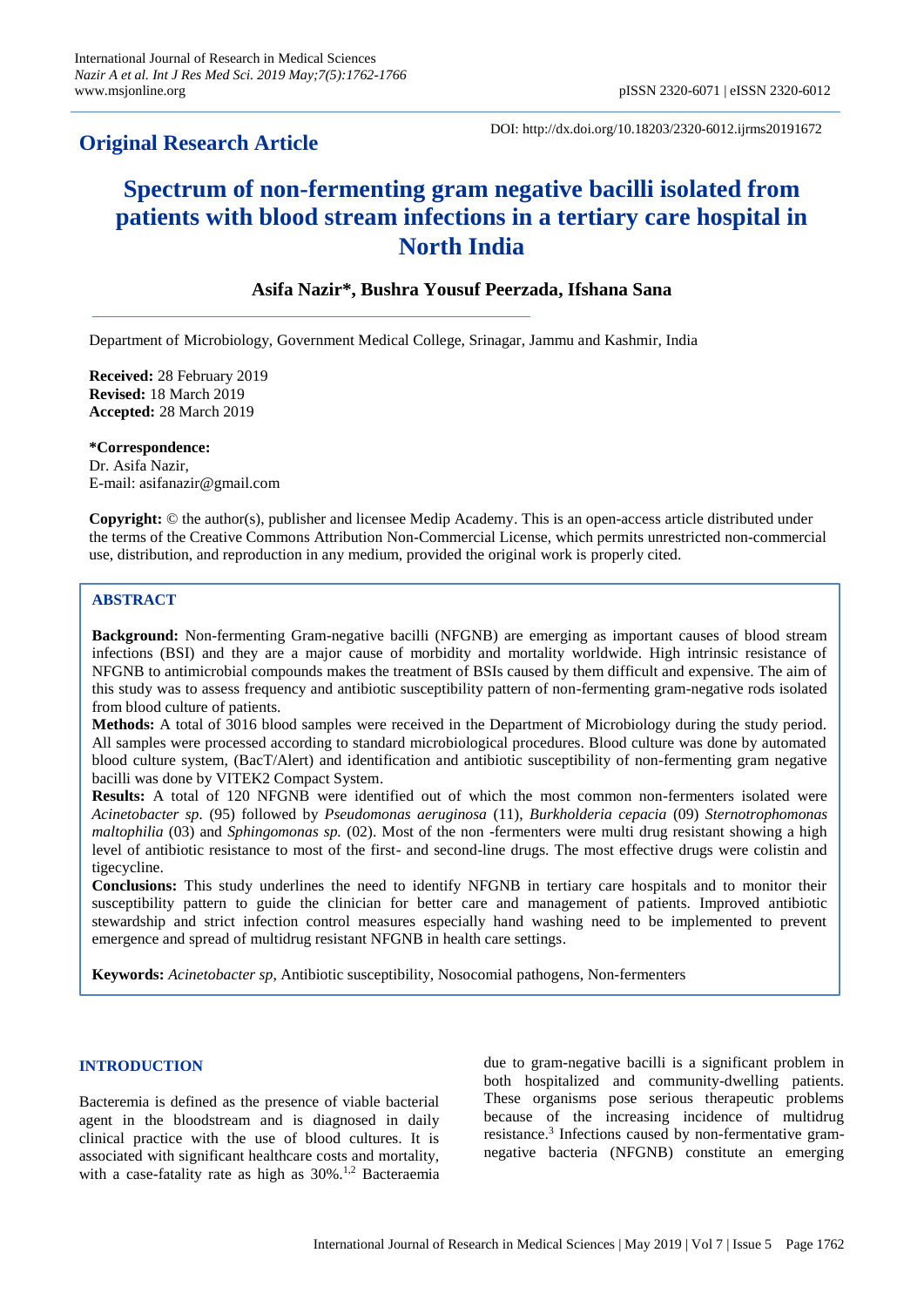problem in nosocomial setting, especially in an immunocompromised host.

Non-fermenting Gram negative bacilli (NFGNB) are ubiquitous, heterogeneous, aerobic, non-sporing bacteria, saprophytic in nature. They do not utilize carbohydrate as a source of energy by fermentation and hence termed as 'Non-fermenters'. 4

This heterogeneous group includes organisms like *Pseudomonas sp*, *Acinetobacter sp*, Alkaligene spp, *Stenotrophomonas maltophilia*, *Burkholderia cepacian* complex, etc.<sup>5</sup> NFGNB are very problematic because of their ubiquitous distributions in the environment and their antimicrobial resistance patterns.<sup>6</sup> Although frequently considered as contaminants, most of them have emerged as important nosocomial pathogens causing opportunistic infections in immunocompromised hosts. NFGNB are known to account for about 15% of all bacterial isolates from a clinical microbiology laboratory.<sup>7</sup>

NFGNBs are known to colonize initially and then subsequently invade the otherwise normally sterile site through trauma. It has been noted that disruption of natural barriers is an important route of entry of infections.<sup>8,9</sup>

Rates of colonization increase in hospitalized patients particularly in those who have been hospitalized for extended periods or / and have received broad spectrum antimicrobial therapy/chemotherapy.<sup>10</sup> Most of the nonfermenters cause nosocomial blood stream infections particularly in debilitated and immunocompromised hosts and are usually multidrug resistant. Data from the Surveillance and Control of Pathogens of Epidemiological importance (SCOPE) study revealed that approximately one-fourth of gram-negative bacteraemia were attributed to NFGNB.<sup>11</sup>

The present study was therefore taken to identify the nonfermenters from blood specimens and to determine their antimicrobial susceptibility pattern.

#### **METHODS**

#### *Setting*

The prospective study was conducted in the Department of Microbiology, Government Medical College, Srinagar, India, from November 2017 to October 2018.

Blood Stream Infection (BSI) was defined as the isolation of a pathogen microorganism from >1 blood culture bottle. BSIs were classified as community- and hospitalacquired infections if detected within the first 48 h of hospitalization, or after 48 h of hospitalization, respectively. The recovery of different species 72 h after the previous positive blood culture in a single patient was considered to be a distinct episode. Isolation of the same microorganism from a single patient was considered to be a single episode even if the culture was obtained after 72 h. Multiple bacteremic episodes in a single patient were considered to be distinct episodes, if separated by at least 7 days.

#### *Sample collection and processing*

Blood samples were collected from the patients before the administration of any antibiotic. For adults, after aseptic precautions, 5-10 mL of blood subsequently incubated in BacTAlert3D (Biomerieux, France), a fully automated blood culture system for detection of growth in blood culture. On getting a positive alarm, Gram stain were carried out on positive bottles, followed by sub culture on 5% sheep blood agar and MacConkey agar plates which were incubated aerobically at 37°C overnight for bacterial isolation. Isolates were identified by Vitek 2 Compact (Biomerieux). Antimicrobial susceptibility testing was done with an automated microbiology system, Vitek 2 compact 60 system BioMerieux India®) and interpreted according to CLSI criteria.<sup>12</sup>

The patient data that were collected included age, sex, underlying diseases and risk factors. Quality control was performed by testing these same antimicrobials against reference strains of bacteria.

#### *Statistical analysis*

Descriptive statistics were used to express overall results. Data were analyzed using SPSS 15.0. Categorical variables were evaluated by the chi-square test, and continuous variables were evaluated by the Mann-Whitney U test and t-test.

#### **RESULTS**

A total of 3016 consecutive blood samples were received in the Department of Microbiology during the study period. Non - Fermenter gram negative bacilli (NFGNB) were isolated from 120 patients. The most common nonfermenter isolated was *Acinetobacter sp* (95) followed by *Pseudomonas aeruginosa* (11), *Burkholderia cepacia* (09) *Sternotrophomonas maltophilia* (03) and *Sphingomonas sp.* (02) as shown in Table 1.

#### **Table 1: Species distribution of Non-fermenter gram negative isolates (NFGNB) from blood culture (n=120).**

| <b>Species</b>                  | <b>Number</b> | Percentage |
|---------------------------------|---------------|------------|
| Acinetobacter baumannii         | 88            | 73.3%      |
| Acinetobacter lwoffii           | 07            | 5.8%       |
| Pseudomonas aeruginosa          | 11            | 9.1%       |
| Burkholderia cepacia            | 09            | 7.5%       |
| Stenotrophomonas<br>maltophilia | 03            | 2.5%       |
| Sphingomonas sp.                | D)            | $1.6\%$    |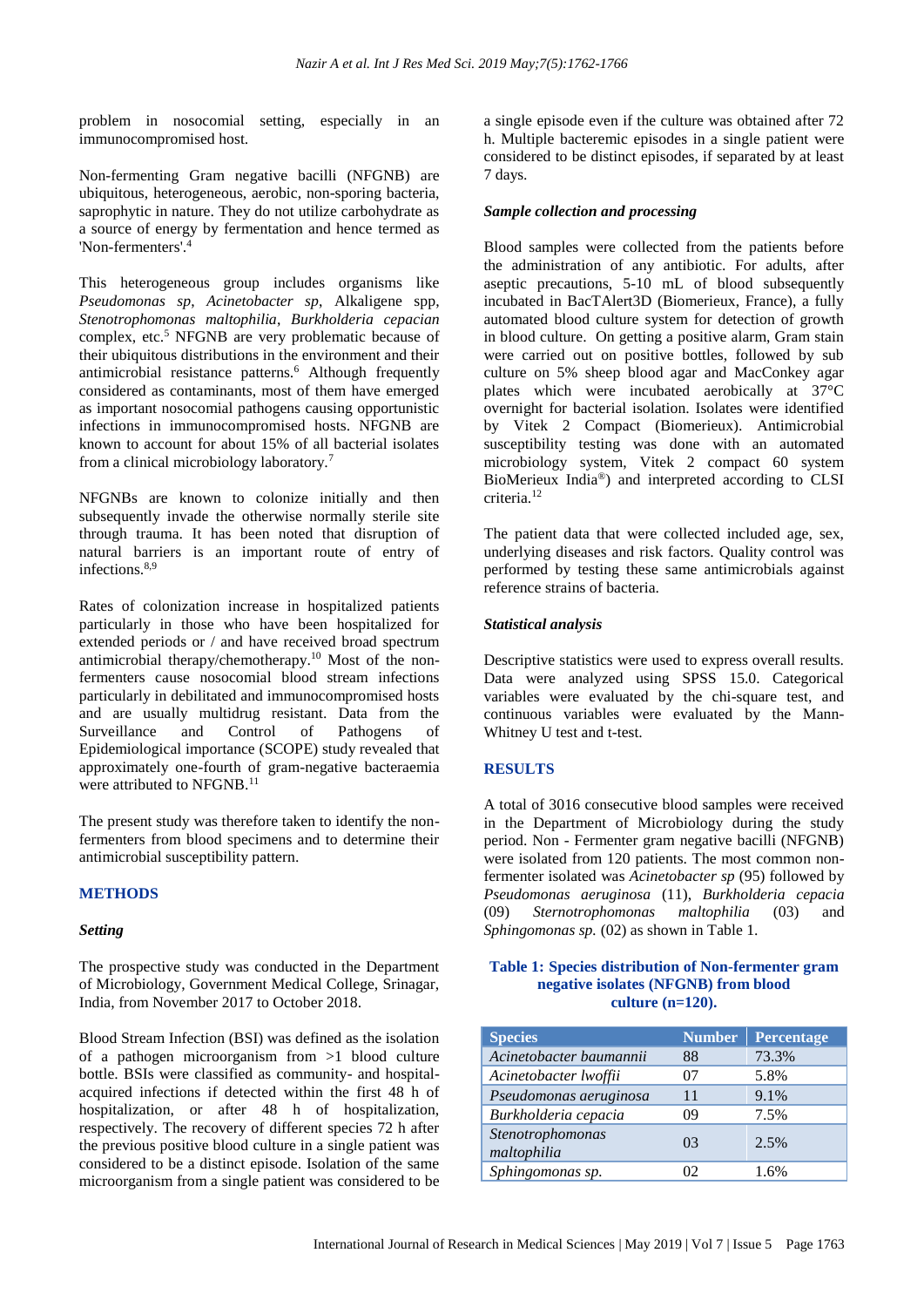Amongst 120 strains of NFGNB, 91 (75. 8%) were isolated from intensive care unit (ICU) whereas 29(24.16%) were from various other wards of hospital. Most of the ICU patients with bacteraemia due to NFGNB had some predisposing underlying disease or condition as shown in Table 2.

## **Table 2: Predisposing risks factors associated with NFGNB isolation.**

| <b>Underlying risk</b><br>factor         | <b>Number</b> | Percentage |
|------------------------------------------|---------------|------------|
| Prolonged antibiotic,<br>steroid therapy | 84            | 70%        |
| Instrumentation,<br>surgery              | 23            | 19.1%      |
| Prematurity                              | 55            | 45.8%      |
| Wounds/trauma                            | 12            | 10%        |
| Malignancies                             | 08            | 6.6%       |
| Diabetes mellitus                        | 08            | 6.6%       |

Maximum number of cases were observed in the age group less than 10 years (34.1%) followed by age group >60 years (32.5%). The age distribution is shown in Figure 1.



#### **Figure 1: Age distribution of non -fermenter gram negative bacilli.**

Males were more commonly affected than females with male to female ratio of 1.3:1.

NFGNB demonstrated high resistance to many groups of antimicrobial drugs. Most of the strains (78.71%) were resistant to 3 or more drugs. Only 7.85% of the isolates were found to be sensitive to all the drugs. The antibiotic sensitivity pattern of the isolates of *Acinetobacter sp* is shown in Figure 2. *Acinetobacter strains* were highly resistant to most of the tested antibiotics; all strains exhibited reduced susceptibility to imipenem, ceftriaxone, and amikacin. However, all the strains were sensitive to colistin. The most effective drug against *P. aeruginosa* was colistin followed by amikacin, gentamicin and ciprofloxacin. *S. maltophilia* showed

100% susceptibility for ciprofloxacin and cotrimoxazole but was completely resistant to imipenem.



#### **Figure 2: Antibiotic sensitivity pattern of**  *Acinetobacter sp***. (n=95).**

#### **DISCUSSION**

Non-fermentative gram-negative bacilli are ubiquitous in environment. NFGNB were considered to be a contaminant in past but they have now emerged as important healthcare-associated and opportunistic pathogens due to their frequent isolation from clinical materials and their association with various diseases.  $10,13$ 

The present study was undertaken to evaluate the prevalence of Non-fermenting gram negative bacilli in causing bloodstream infections especially in hospitalized patients and to know their antibiotic sensitivity. Out of 3016 blood cultures performed at the hospital from November 2017 to October 2018, 35% (1064/3016) tested positive for bacterial culture and 11.2% (120/1064, 10%) of these positive cultures grew NFGNB. Various workers have reported variable results in their studies. Rao et al, reported higher positivity rate of 66.88%, while Chang et al, isolated  $31.62\%$  of nonfermenters.<sup>14,15</sup> These differences might be because of the different hospital infection control practices in different institutes.

Amongst 120 strains of NFGNB, 91 (75.8%) were isolated from intensive care unit (ICU) whereas 29 (24.16%) were from various other wards of hospital These results are comparatively higher than the results of Enoch et al, who isolated 43.20% of non-fermenters among ICU patients. Another study conducted on two ICUs reported the incidence of NFGNB to be 43.80% and 38.90% respectively. 16,17 The results are however in concordance with studies conducted by Juyal et al, and Jayapriya et al, who reported isolation rate of NFGNB isolates from ICU samples to be 67% and 58% respectively.18,19 Prolonged hospital stay, instrumentation, prematurity (in case of neonates) burns, open wounds, surgical site infections, diabetes, malignancies and several underlying illnesses made these patients more vulnerable to NFGNB infections.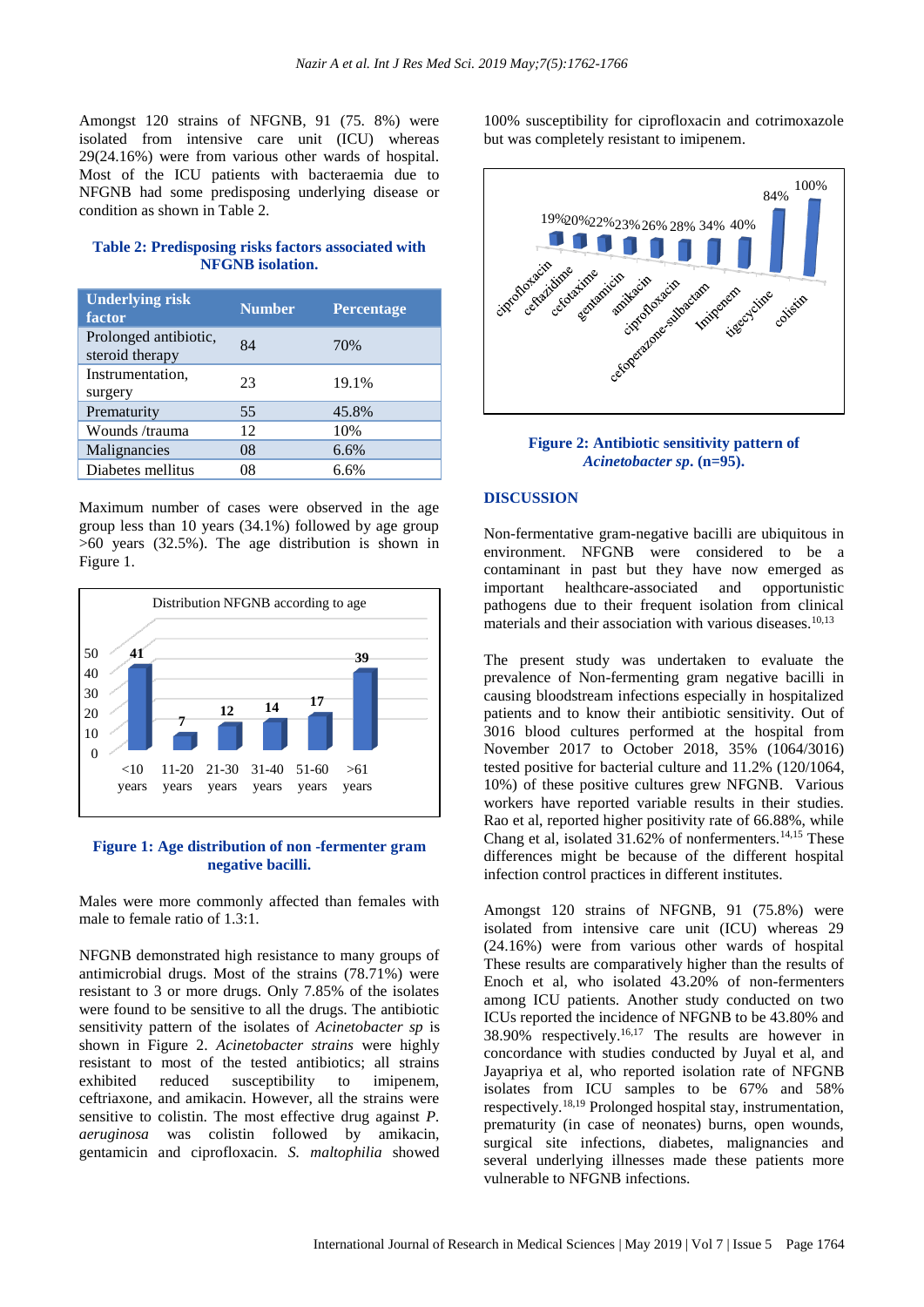Of 120 NFGNB, the most commonly isolated NFGNB in the present study was *Acinetobacter sp*. (79.1%) followed by *Pseudomonas sp*. (9.1%), *Burkholderia cepacia*, (7.5%), *S. maltophilia* (2.5%) and *Sphingomonas sp.* (1.6%). This correlates with the findings of Samantha et al in 2011, 20 who also found that *Acinetobacter sp*. (66%) followed by *Pseudomonas sp*. (26%) were the most commonly isolated NFGNB in their study. These findings also correlate with studies of other workers who found these two organisms to predominant pathogens in their study on non-fermenters.  $21,22$ 

With respect to age, high prevalence of NFGNB was noted among patients in the age group less than 10 years  $(34.1\%)$  followed by age group  $>60$  years  $(32.5\%)$ . This indicates that comorbidities that develop with age likely influence the invasiveness of NFGNB and also due to weakened immune system at extremes of age.

Because of high intrinsic resistance of different NFGNB to different antimicrobial agents, the value of proper identification and resistance testing is of foremost importance in a given setup to guide appropriate selection of empiric therapy. On observing the antimicrobial resistance pattern most of the isolates were seen to be resistant to 3 or more drugs. Isolates of *Acinetobacter sp*. were susceptible to colistin (100%) and tigecycline (84%) but showed reduced sensitivity to imipenem (40%) cefoperazone-sulbactam combination (34%), ciprofloxacin (28%), amikacin (26%), gentamicin (23%), cefotaxime (22%), and ceftazidime (20%). These results are similar to various other studies.18-20 The antimicrobial susceptibility pattern of *Pseudomonas* aeruginosa showed 100% sensitivity to colistin and *polymyxin* B, followed by piperacillin-tazobactum 52%, amikacin 51.3%, imipenem 35%, ceftazidime 34%, ciprofloxacin and ofloxacin 22.6%, and gentamycin 22%. This is in concordance with reports of other authors where MDR in *P. aeruginosa* has been reported.23-24

*S. maltophilia* showed 100% susceptibility for ciprofloxacin and cotrimoxazole but was completely resistant to imipenem, amikacin and most of the other drugs. *S. maltophilia* is intrinsically resistant to most βlactams, including carbapenems.<sup>25</sup>

In the present study, *B. cepacia* showed very good sensitivity towards levofloxacin (75%), minocycline (70%) imipenem (66.6%) meropenem (67.7%). All isolates were sensitive to cotrimoxazole. *B. cepacia* is intrinsically resistant to many β-lactam drugs, aminoglycosides, colistin and polymixin B.<sup>25</sup> Limited sensitivity of *B. cepacia* isolates to imipenem and meropenem is significant as it is one of the first line drugs against *Pseudomonas sp*. 26

NFGNB are rapidly emerging as nosocomial pathogens causing opportunistic infections in immunocompromised hosts. *Acinetobacter sp*, and *Pseudomonas aeruginosa* being the most common pathogens. Multi drug resistance is being commonly observed among NFGNB.<sup>27,28</sup> This study demonstrated higher prevalence of drug resistance among the NFGNB especially of *Acinetobacter sp.* isolates towards majority of the antibiotics. It is, therefore, important to document resistance among NFGNB, especially the carbapenem resistance, as these strains are often the cause of outbreaks in the ICU's and can limit therapeutic option due to the high degree of multi drug resistance. These organisms are also responsible for spreading resistance to other susceptible bacteria by horizontal gene transfer.

## **CONCLUSION**

With the alarming increase in multidrug resistance in gram-negative bacteria especially non-fermenters, rendering many antimicrobial agents ineffective, it is important for clinicians to remain updated with prevalence and antimicrobial susceptibility pattern of the circulating pathogens in the selection of the antimicrobials to be used for empiric therapy. The polymyxins (polymyxin B and colistin) are increasingly used clinically as our last viable therapeutic option. Their use should be limited to exceptional conditions. More importantly these organisms have great potential to survive in hospital environment so improved antibiotic stewardship and infection‑control measures will be needed to prevent or slow the emergence and spread of multidrug-resistant NFGNB in the healthcare setting.

## **ACKNOWLEDGEMENTS**

Authors are thankful to the Department of Microbiology, Govt. Medical College Srinagar for their support.

*Funding: No funding sources Conflict of interest: None declared Ethical approval: The study was approved by the Institutional Ethics Committee*

## **REFERENCES**

- 1. Leibovici L, Greenshtain S, Cohen O, Mor F, Wysenbeek AJ. Bacteremia in febrile patients. A clinical model for diagnosis. Arch Intern Med. 1991;151:1801.
- 2. Bates DW, Pruess KE, Lee TH. How bad are bacteremia and sepsis? Outcomes in a cohort with suspected bacteremia. Arch Intern Med. 1995;155:593.
- 3. Suárez CJ, Lolans K, Villegas MV, Quinn JP. Mechanisms of resistance to beta-lactams in some common Gram-negative bacteria causing nosocomial infections. Expert Rev Anti Infect Ther. 2005; 3:915.
- 4. Koneman E, Allen S, Janda W, Schreckenberger P, Winn W. Colour Atlas and textbook of Diagnostic Microbiology. 6th Edition. Philadelphia: Lippincott - Raven Publishers. 2006:305-91.